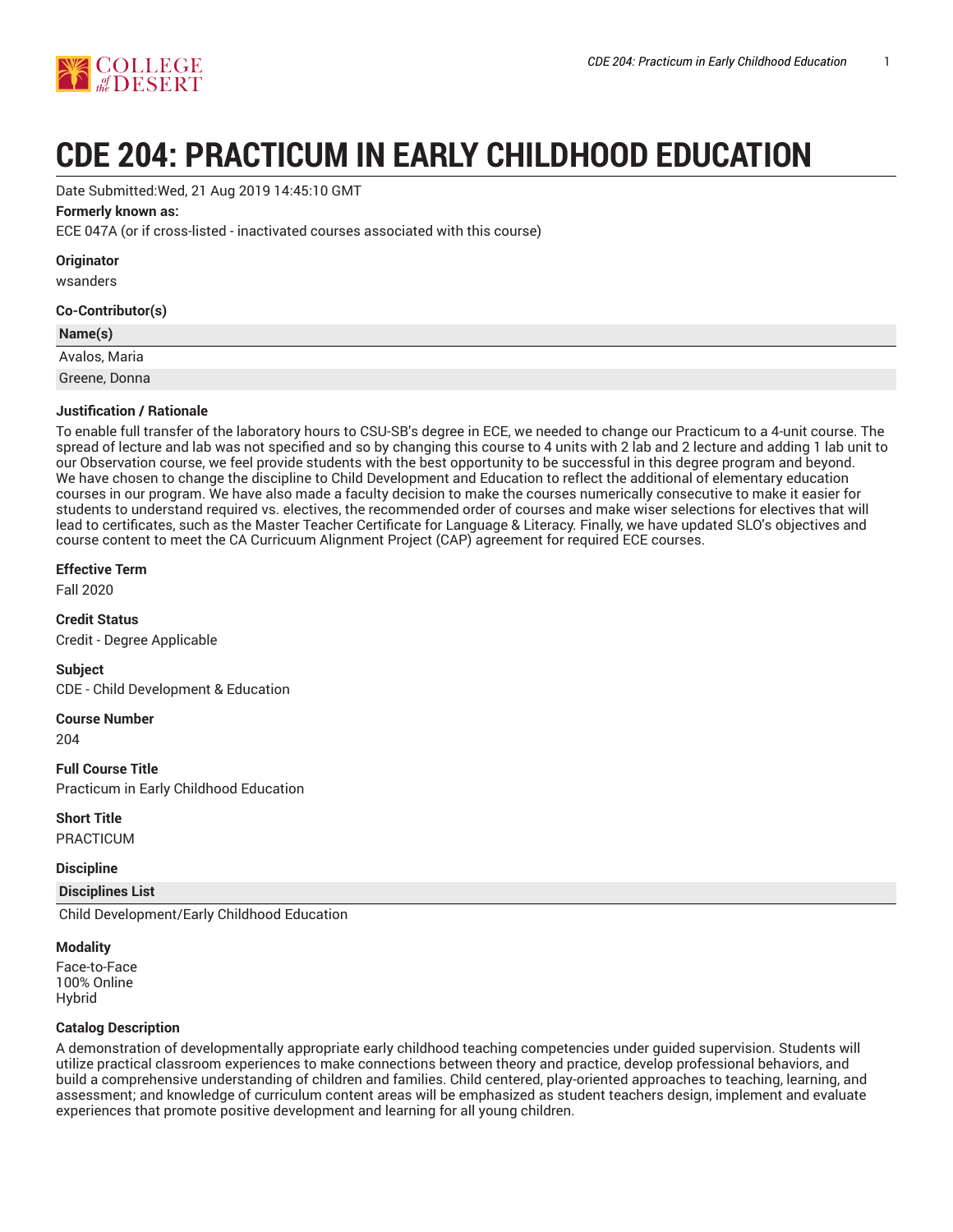

# **Schedule Description**

This course explores the application of child development theory to facilitate learning among young children, including: promoting self esteem, creativity, self discipline, development of physical and cognitive skills and literacy, and planning appropriate curriculum along with professional development of the teacher.

Prerequisite: CDE 101 & CDE 102 & CDE 103 & CDE 104 & CDE 203 (formerly ECE 001, ECE 010, ECE 012, ECE 040 & ECE 046B)

**Lecture Units**

2

**Lecture Semester Hours**

36

**Lab Units**

2

**Lab Semester Hours** 108

**In-class Hours**

144

**Out-of-class Hours**

72

**Total Course Units**

4

**Total Semester Hours** 216

**Prerequisite Course(s)** CDE 101 & CDE 102 & CDE 103 & CDE 104 & CDE 203 (formerly ECE 001, ECE 010, ECE 012, ECE 040 & ECE 046B)

# **Required Text and Other Instructional Materials**

**Resource Type** Book

**Author**

Epstein, Ann S.

**Title**

The Intentional Teacher: Choosing the Best Strategies for Young Children's Learning

**Edition**

Revised

**City**

Washington, D.C.

**Publisher**

National Association for the Education of Young Children

**Year**

2014

**College Level** Yes

**Flesch-Kincaid Level** 14.2 (36

**ISBN #** 9781938113062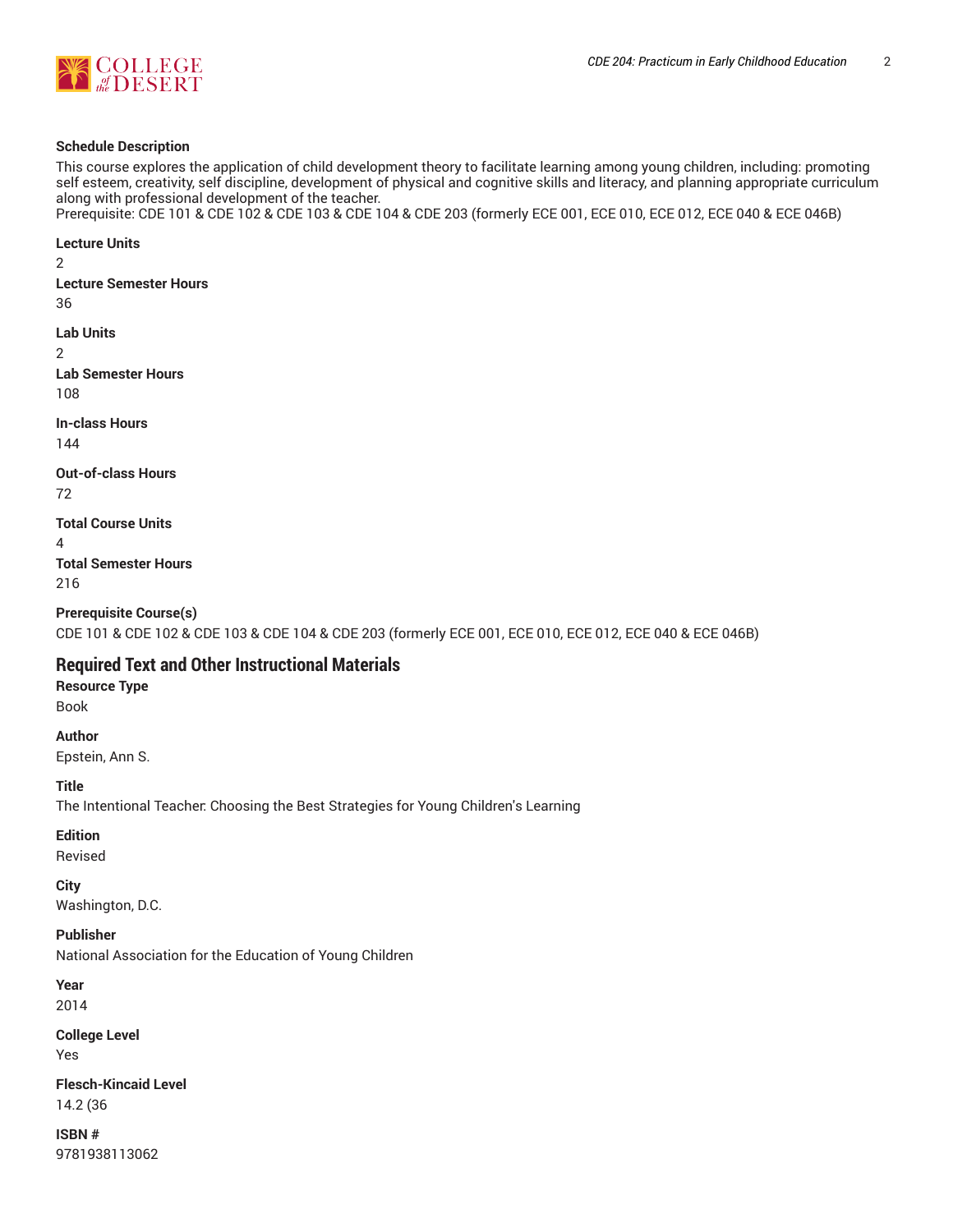

#### **Resource Type**

Instructional Materials **Open Educational Resource** Yes

# **Title**

Practicum Course Reader

### **Edition**

Current Each Semester

**Publisher** Various peer-reviewed articles

**Year**

Current

#### **Description**

A collection of current research-based, peer-reviewed articles and websites and interactive media that meets the content knowledge foundation for the student

#### **Class Size Maximum**

30

## **Entrance Skills**

Students who are taking the practicum course must have a thorough understanding of the role of a teacher in assessing children and using that assessment to create developmentally appropriate lesson plans.

# **Requisite Course Objectives**

CDE 203-Apply knowledge of development to interpret observations and assessments. CDE 203-Use observation and assessment tools to evaluate quality in environments, interactions, and curriculum

# **Course Content**

1. Theory to Practice: Developmentally, culturally, and linguistically appropriate practices, Current research, State and national standards

2. Curriculum:

Written lesson plans

Adaptations for multiple reasons such as children with diverse abilities, learning styles, and temperaments, and teachable moments Ongoing curriculum development cycle: Observation, Planning, Implementation, Evaluation, Documentation

Authentic assessment and documentation: Common tools, State and federal requirements

Content areas: Language, Literacy, Math, Science, Social Studies, Visual and performing arts, Integration of content areas across curriculum

Environment for teaching and learning: Physical environment; Routine and schedule; Material selection; Positive interactions with children and adults

Family involvement in early childhood programs

# **Lab Content**

1. Theory to Practice: Developmentally, culturally, and linguistically appropriate practices, Current research, State and national standards

2. Curriculum:

Written lesson plans

Adaptations for multiple reasons such as children with diverse abilities, learning styles, and temperaments, and teachable moments Ongoing curriculum development cycle: Observation, Planning, Implementation, Evaluation, Documentation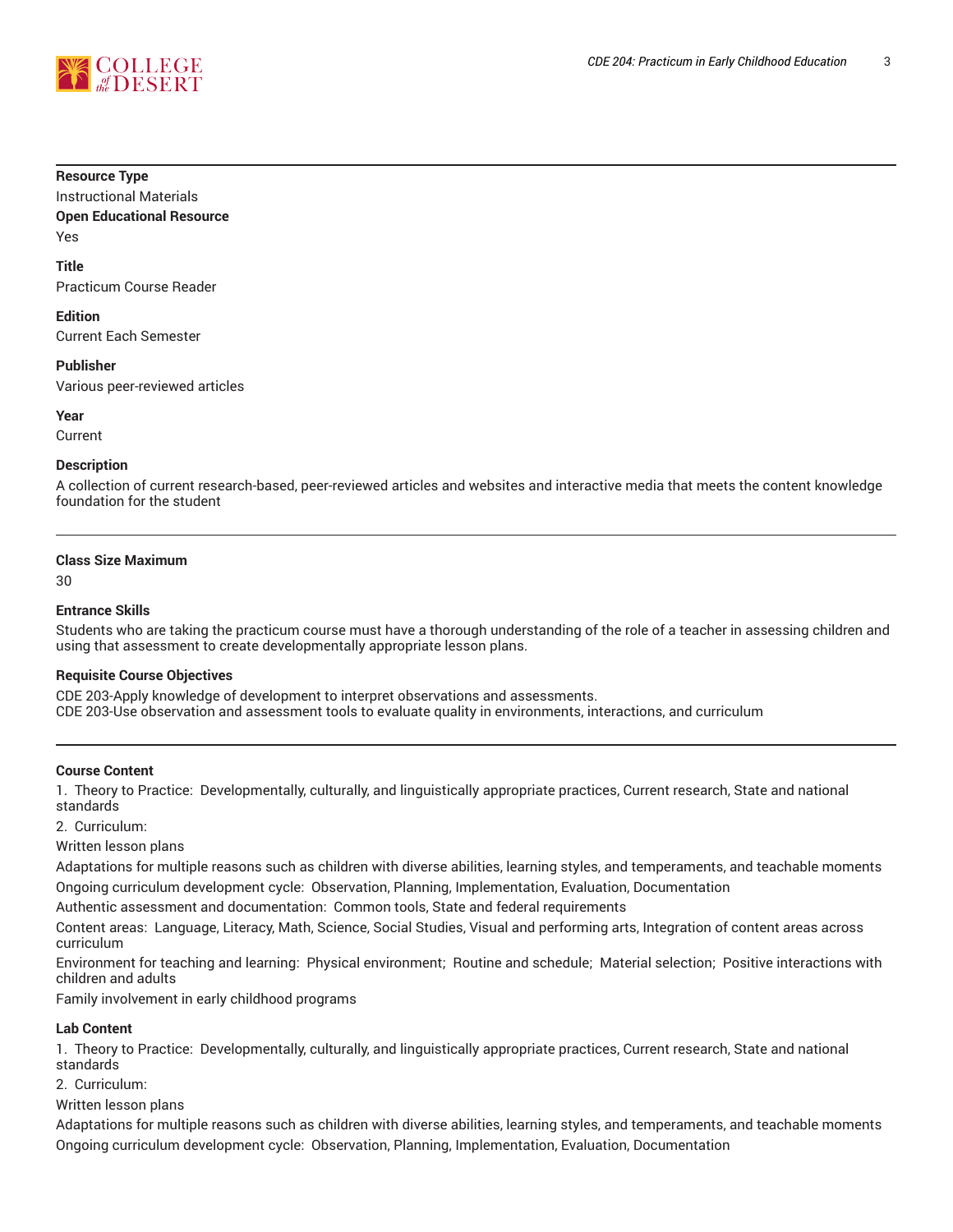

Authentic assessment and documentation: Common tools, State and federal requirements

Content areas: Language, Literacy, Math, Science, Social Studies, Visual and performing arts, Integration of content areas across curriculum

Environment for teaching and learning: Physical environment; Routine and schedule; Material selection; Positive interactions with children and adults

Family involvement in early childhood programs

# **Course Objectives**

|              | <b>Objectives</b>                                                                                                                                |
|--------------|--------------------------------------------------------------------------------------------------------------------------------------------------|
| Objective 1  | Apply understanding of current research and developmental theories to planning experiences for young children.                                   |
| Objective 2  | Demonstrate developmentally appropriate practices in supervised early childhood classrooms.                                                      |
| Objective 3  | Plan, implement, and evaluate curriculum using various techniques and teaching strategies based on the needs and<br>interests of young children. |
| Objective 4  | Analyze classroom space and daily routines and their effect on behavior and interactions of children and teachers.                               |
| Objective 5  | Perform teaching and non-teaching responsibilities.                                                                                              |
| Objective 6  | Demonstrate professional and ethical behaviors.                                                                                                  |
| Objective 7  | Describe various family involvement strategies.                                                                                                  |
| Objective 8  | Model and facilitate appropriate problem solving, conflict resolution strategies, and social behavior.                                           |
| Objective 9  | Analyze student teaching experiences to inform and guide future teaching and collaborative practices.                                            |
| Objective 10 | Utilize effective record keeping systems to document, assess, and track children's progress.                                                     |

# **Student Learning Outcomes**

|  |  | Upon satisfactory completion of this course, students will be able to: |
|--|--|------------------------------------------------------------------------|
|--|--|------------------------------------------------------------------------|

| Outcome 1 | Apply a variety of effective approaches strategies and techniques for teaching in an early childhood classroom.       |
|-----------|-----------------------------------------------------------------------------------------------------------------------|
| Outcome 2 | Design, implement, and evaluate curriculum and environments based on observation and assessment of young<br>children. |
| Outcome 3 | Analyze personal teaching experiences to guide and inform practice.                                                   |

# **Methods of Instruction**

| <b>Method</b>     | Please provide a description or examples of how each instructional<br>method will be used in this course.                                                                                                                                                                                                                                                                                                                                                                                |
|-------------------|------------------------------------------------------------------------------------------------------------------------------------------------------------------------------------------------------------------------------------------------------------------------------------------------------------------------------------------------------------------------------------------------------------------------------------------------------------------------------------------|
| Experiential      | Field trips to science and nature sites or an overnight camping<br>experience may add to the depth of understanding for science<br>exploration with young children.                                                                                                                                                                                                                                                                                                                      |
| Observation       | Students will conduct multiple observations of best teaching practices<br>using frameworks that are research-based                                                                                                                                                                                                                                                                                                                                                                       |
| Laboratory        | Students will observe, assist and teach 162 hours in a preschool setting<br>at the McCarthy Family Child Development and Training Center or a CA<br>Early Childhood Mentor Teacher site in the Coachella Valley; students will<br>conduct initial short activities to begin to work with the children's needs<br>and interests and move on to developing 3-hour teaching blocks of time<br>integrated across the curriculum with developmentally and culturally<br>appropriate practices |
| Journal           | Students will reflect on student teaching process and the impacts of<br>their work on children and families                                                                                                                                                                                                                                                                                                                                                                              |
| <b>Discussion</b> | Students will discuss with the instructor and among classmates what<br>they are experiencing in the classroom as an observer and student<br>teacher                                                                                                                                                                                                                                                                                                                                      |
| Lecture           | Students will be presented with core strategies to create a positive<br>social climate for children, a well-organized classroom and instructional<br>interactions                                                                                                                                                                                                                                                                                                                        |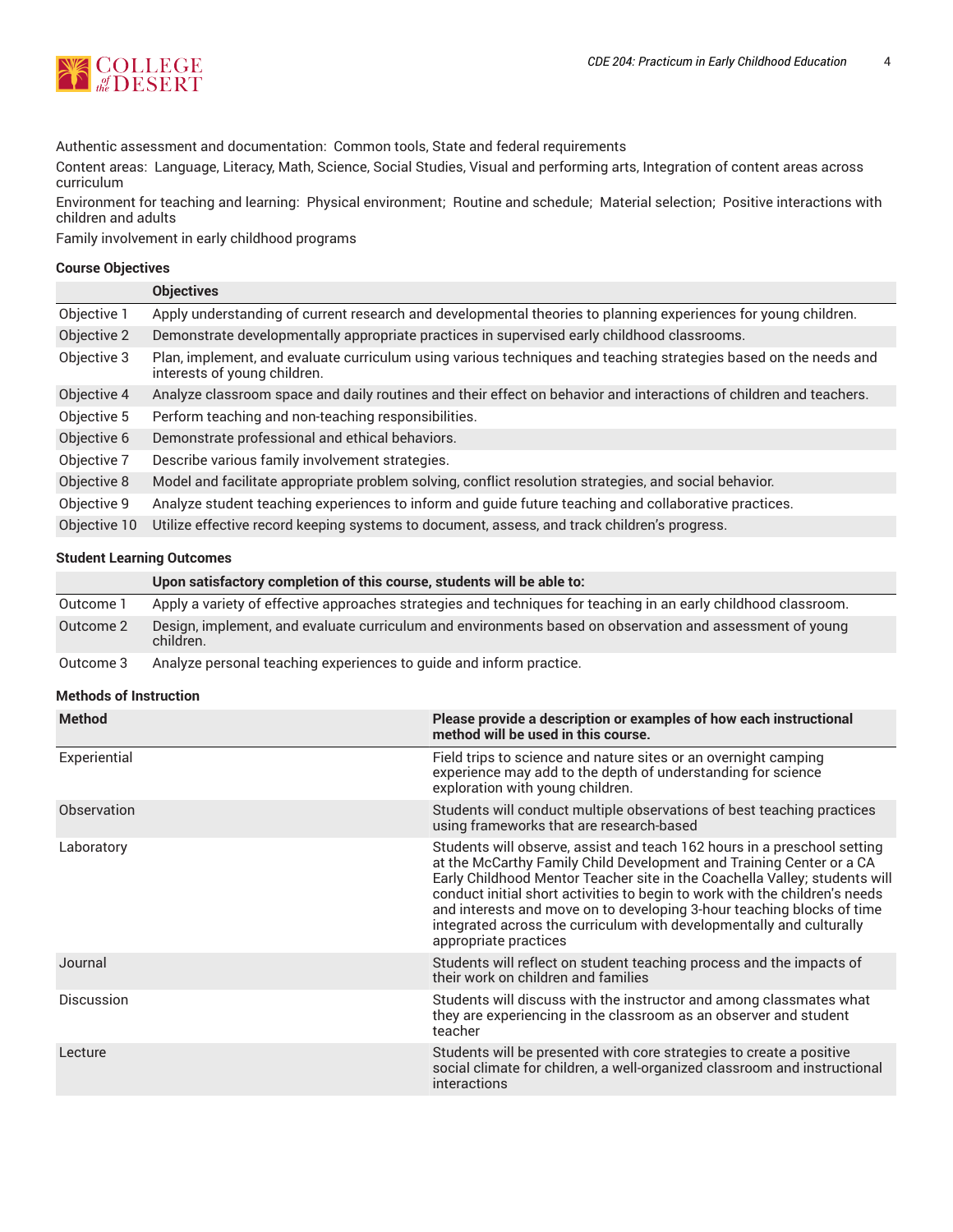

# **Methods of Evaluation**

| <b>Method</b>                                    | Please provide a description or examples of how<br>each evaluation method will be used in this course.                                                                                                                                                                                        | <b>Type of Assignment</b> |
|--------------------------------------------------|-----------------------------------------------------------------------------------------------------------------------------------------------------------------------------------------------------------------------------------------------------------------------------------------------|---------------------------|
| Self/peer assessment and portfolio evaluation    | Student will plan and then record their teaching on<br>several occasions, and then reflect on their own<br>teaching and with classmates and the instructor                                                                                                                                    | Out of Class Only         |
| Presentations/student demonstration observations | Students will select for the final assignment a brief<br>recording of their teaching to share with the entire<br>class and articulate the instructional interaction<br>they are demonstrating                                                                                                 | Out of Class Only         |
| Laboratory projects                              | Students will observe, assist and teach in a mentor<br>teacher's classroom under his or her direction                                                                                                                                                                                         | Out of Class Only         |
| Reading reports                                  | Students will read and take notes or quizzes 15<br>times to reflect upon the key teaching practices they<br>are learning about intentional preschool teaching                                                                                                                                 | Out of Class Only         |
| <b>Portfolios</b>                                | Students will develop a portfolio of their activity<br>plans which they develop with assistance from their<br>mentor and instructor, their self-reflections, the<br>feedback from their mentor teacher and from their<br>instructor to both written plans and recordings of<br>their teaching | Out of Class Only         |

#### **Assignments**

#### **Other In-class Assignments**

Work collaboratively with others to apply course lecture concepts in projects before applying them in the children's classroom

#### **Other Out-of-class Assignments**

- 1. Read text and journal articles as assigned and reflect on the readings.
- 2. Students will observe mentor teachers according to an analysis of best teaching practices to seek examples of those practices from "guided participation" (Vygotsky) to social/emotional development (CLASS).
- 3. Keep a reflection of student teaching classroom observations and self-reflection.
- 4. Develop and implement nine (5) 3-hour block lessons for the entire lab classroom of students and meet with the mentor teacher afterwards for reflection and feedback.
- 5. Record themselves while teaching, conduct written self-reflection after viewing the tape and view and provide instructional feedback to several classmates in an assigned Community of Reflective Practice.

#### **Grade Methods**

Letter Grade Only

# **Distance Education Checklist**

**Include the percentage of online and on-campus instruction you anticipate.**

**Online %** 10 **On-campus %** 90

# **Lab Courses**

# **How will the lab component of your course be differentiated from the lecture component of the course?**

Students will meet with the instructor on occasion and will complete a record, signed by the Mentor Teacher/Child Development Specialist of their hours each week in the mentor's classroom.

# From the COR list, what activities are specified as lab, and how will those be monitored by the instructor?

All activities will be presented or reviewed in class, practiced in class and then applied in the children's classroom. These are monitored through observations and lesson plans turned in to the instructor, through on-line reading and reflection, through conversations with the instructor and feedback on self-recordings of their teaching; The instructor will make an unannounced visit during the semester.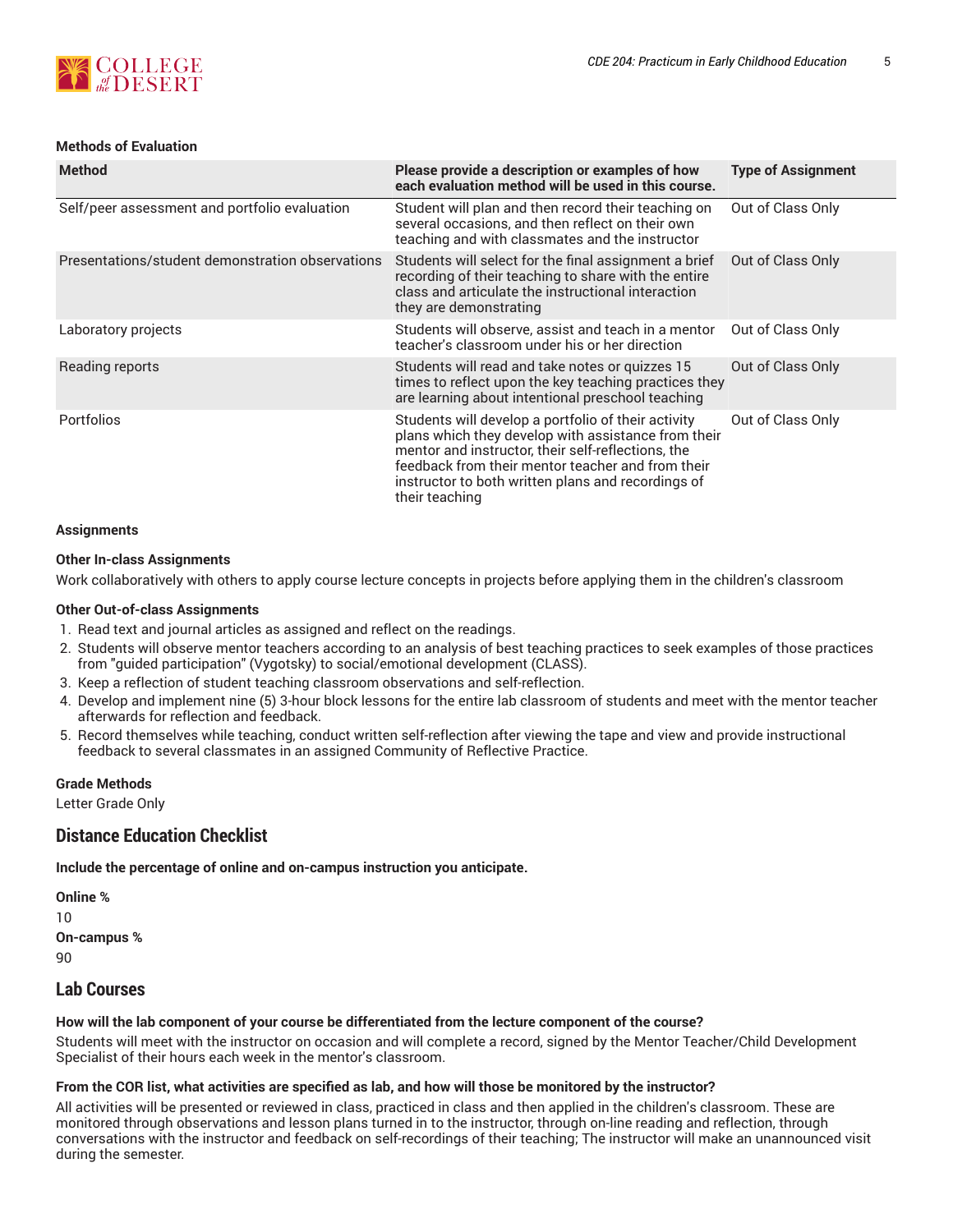

#### **How will you assess the online delivery of lab activities?**

Online lab activities will be similar to in-class in that the students will post recordings of their teaching for self-reflection and reflection with other classmates and the instructor. Instructors will approve activity plans prior to teaching through on-line submissions.

Instructors will assess videos multiple times over the semester of the student's actual practice teaching.

# **Instructional Materials and Resources**

### If you use any other technologies in addition to the college LMS, what other technologies will you use and how are you ensuring **student data security?**

Coaching Companion offered through University of Washington through a National Head Start pilot of Early Ed U

# **If used, explain how specific materials and resources outside the LMS will be used to enhance student learning.**

This tool enables students to present an activity to children and record themselves doing so. The student then uploads the video to the secure Coaching Companion operated through a national Head Start pilot at the University of Washington and self-reflects with a group of 4-6 classmates and the instructor.

# **Effective Student/Faculty Contact**

#### Which of the following methods of regular, timely, and effective student/faculty contact will be used in this course?

#### **Within Course Management System:**

Timely feedback and return of student work as specified in the syllabus Discussion forums with substantive instructor participation Chat room/instant messaging Regular virtual office hours Private messages Online quizzes and examinations Video or audio feedback Weekly announcements

# **External to Course Management System:**

Direct e-mail E-portfolios/blogs/wikis Listservs Posted audio/video (including YouTube, 3cmediasolutions, etc.) Synchronous audio/video **Teleconferencing** Telephone contact/voicemail USPS mail

#### **For hybrid courses:**

Scheduled Face-to-Face group or individual meetings Field trips Library workshops Orientation, study, and/or review sessions Supplemental seminar or study sessions

#### Briefly discuss how the selected strategies above will be used to maintain Regular Effective Contact in the course.

Instructors will communicate with students 3-5 times per week through these tools in an array of configurations. If the course is an intensive, that communication will increase respectively. Faculty grade student work with rubrics and individualized feedback in a timely manner, often no more than 48 hours after submission.

#### **If interacting with students outside the LMS, explain how additional interactions with students outside the LMS will enhance student learning.**

Instructors may provide field trips to child development centers for health, safety and nutrition observations, pre- and post- sessions meetings to enhance student/instructor contact but not to eliminate out-of-town registrants.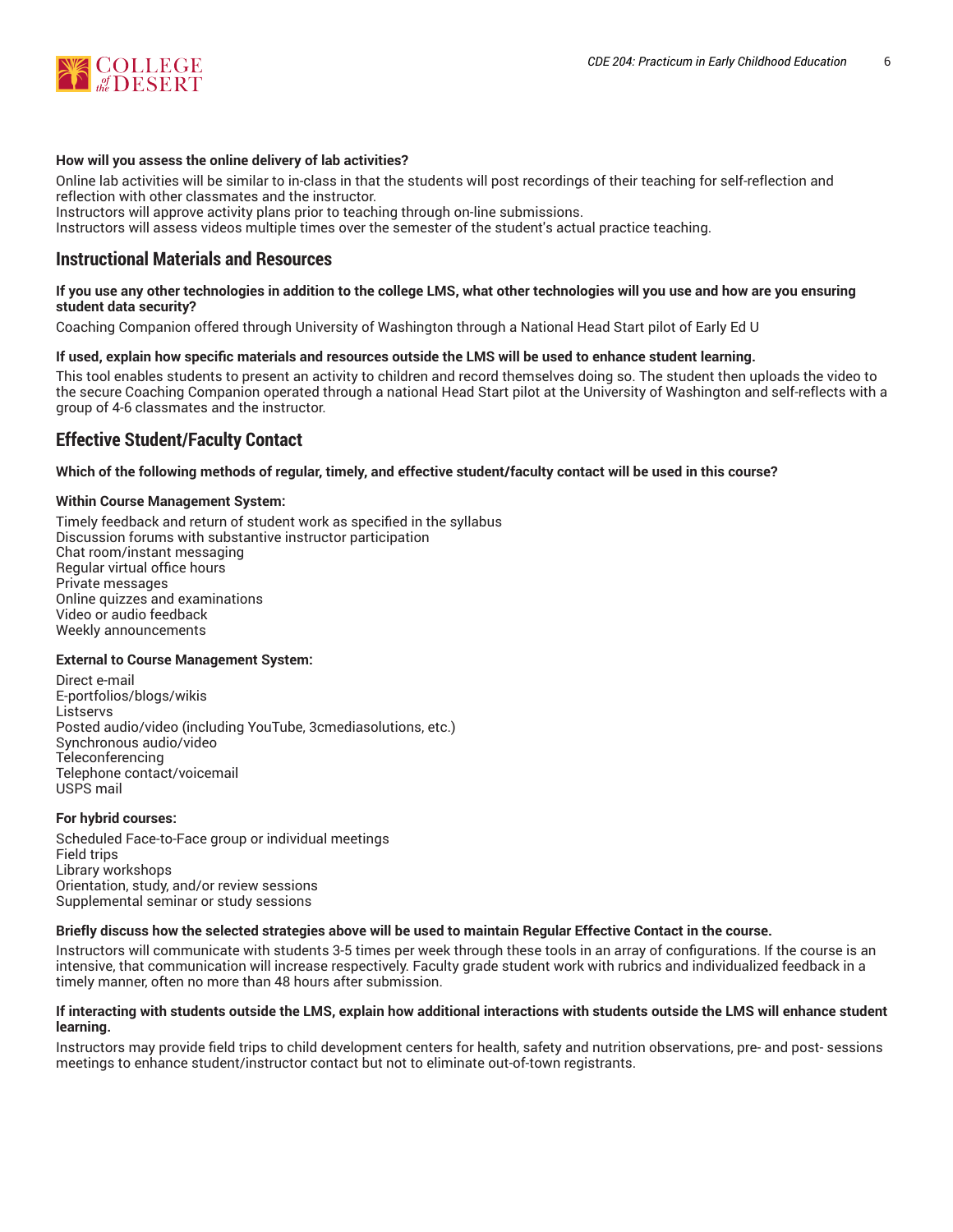

# **Other Information**

# **Comparable Transfer Course Information**

**University System** CSU **Campus** CSU San Bernardino

**Course Number** HD 282 **Course Title** Early Childhood Curriculum

**Catalog Year** 2011-12

**Rationale** Articulation agreement in place; Transfer Model Curriculum statewide also

# **University System**

**CSU Campus** CSU San Bernardino

**Course Number** HD 292 **Course Title** Curriculum and Program: Laboratory

**Catalog Year** 2011-12

**Rationale** Articulation in place; Transfer model curriculum

# **MIS Course Data**

**CIP Code** 13.1210 - Early Childhood Education and Teaching.

**TOP Code** 130500 - Child Development/Early Care and Education

**SAM Code** B - Advanced Occupational

**Basic Skills Status** Not Basic Skills

**Prior College Level** Not applicable

**Cooperative Work Experience** Not a Coop Course

**Course Classification Status** Credit Course